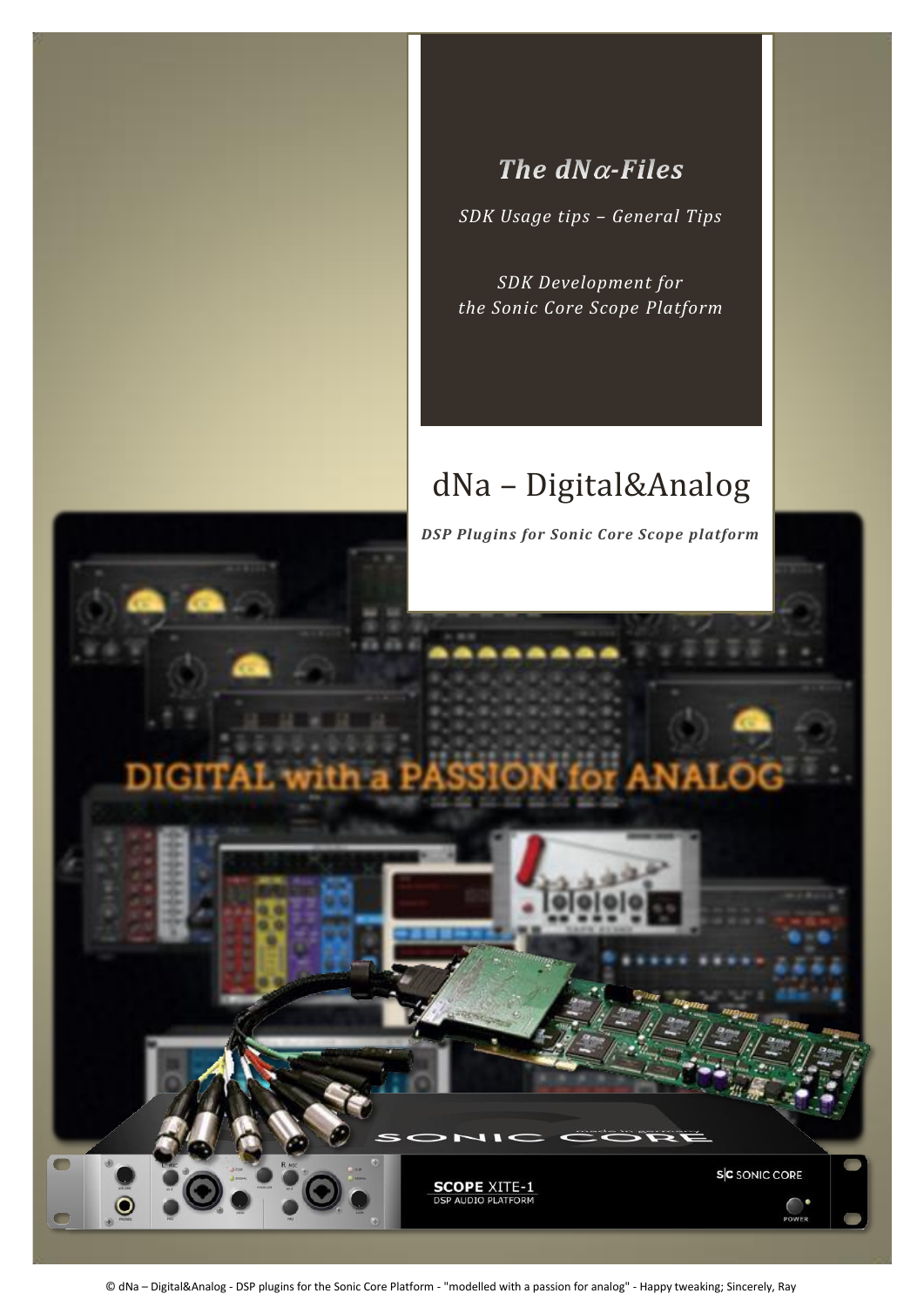## **Preface:**

Thank you for reading upon my Sonic Core Scope SDK development tips and tricks. I made the screenshots and examples in SDK 4 but that should not be a problem, since the latest v7 is built from this version as I understood from Sonic Core.

I had planned for a long time now to give some tips and tricks and good habits for the development on Scope. In this reader I will list some general tips and tricks.

With dNa, I have come a long way in developing plugins for the Scope Platform; main goal was always trying to create essential and intuitive plugins, which combine the best of my analog and digital experiences into the dNa products. I learned the SDK by a lot of trial and error. This reader will hopefully contribute to maintaining the high standard that is called SCOPE.

One thing is for sure, I am very grateful for the users supporting dNa and Sonic Core in keeping Scope alive.

A special thanks goes out to the PlanetZ, Hitfoundry, OSS and FB friends and supporters with whom I've always had very nice personal contact with. Sorry i won't name you all, since I couldn't forgive myself if I forgot one of you, you know who you are! But one person in particular I have to name: Holger for making and keeping it all possible after all these years, and for being a good friend.

Sincerely,

Ray de Jager dNa – Digital&Analog

 *Reader:* SDK Usage tips – General Tips / v1.0